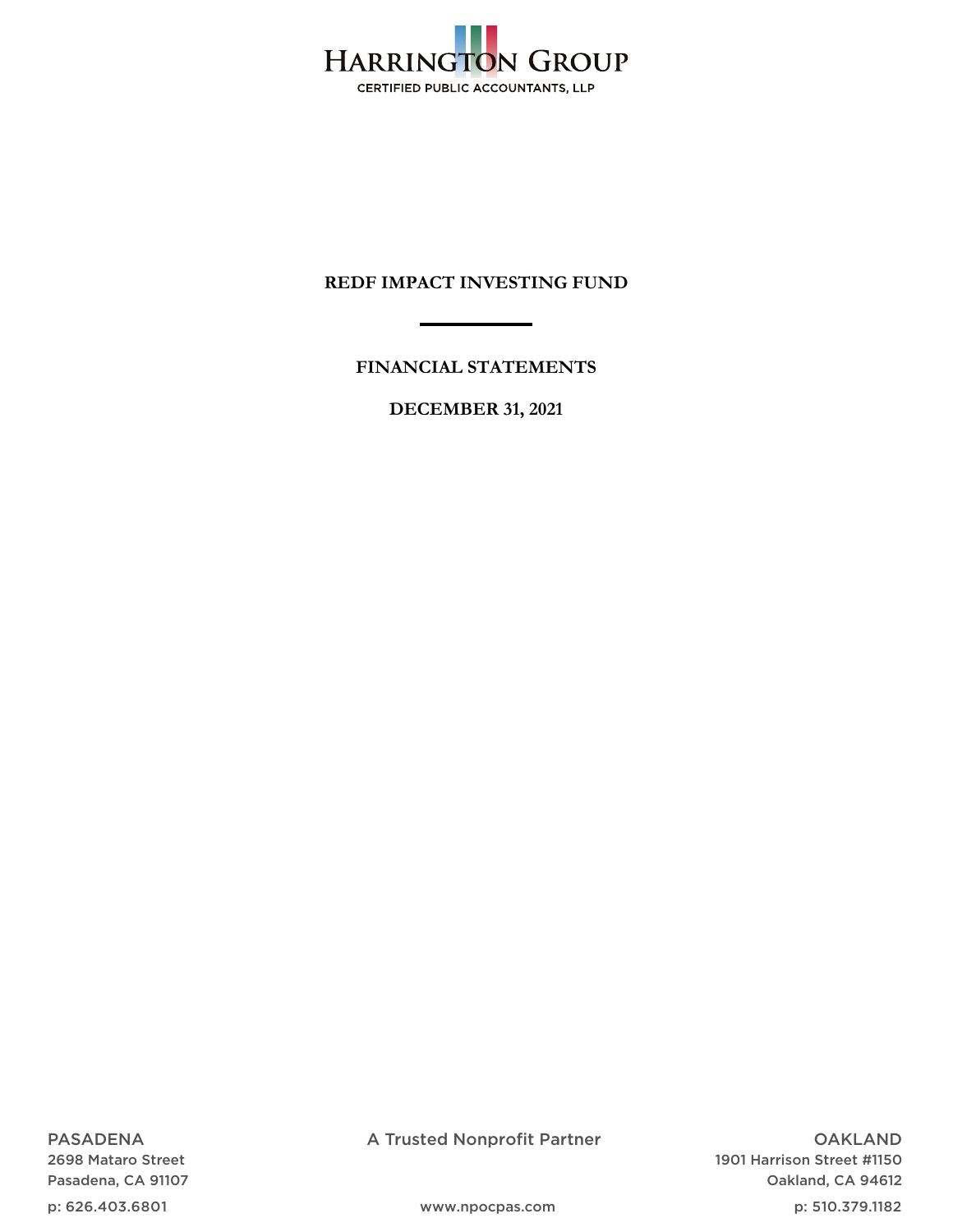## **C O N T E N T S**

| Independent Auditors' Report     | $1 - 2$ |
|----------------------------------|---------|
| Statement of Financial Position  | 3       |
| <b>Statement of Activities</b>   | 4       |
| Statement of Functional Expenses | 5       |
| <b>Statement of Cash Flows</b>   | 6       |
| Notes to Financial Statements    | $7-15$  |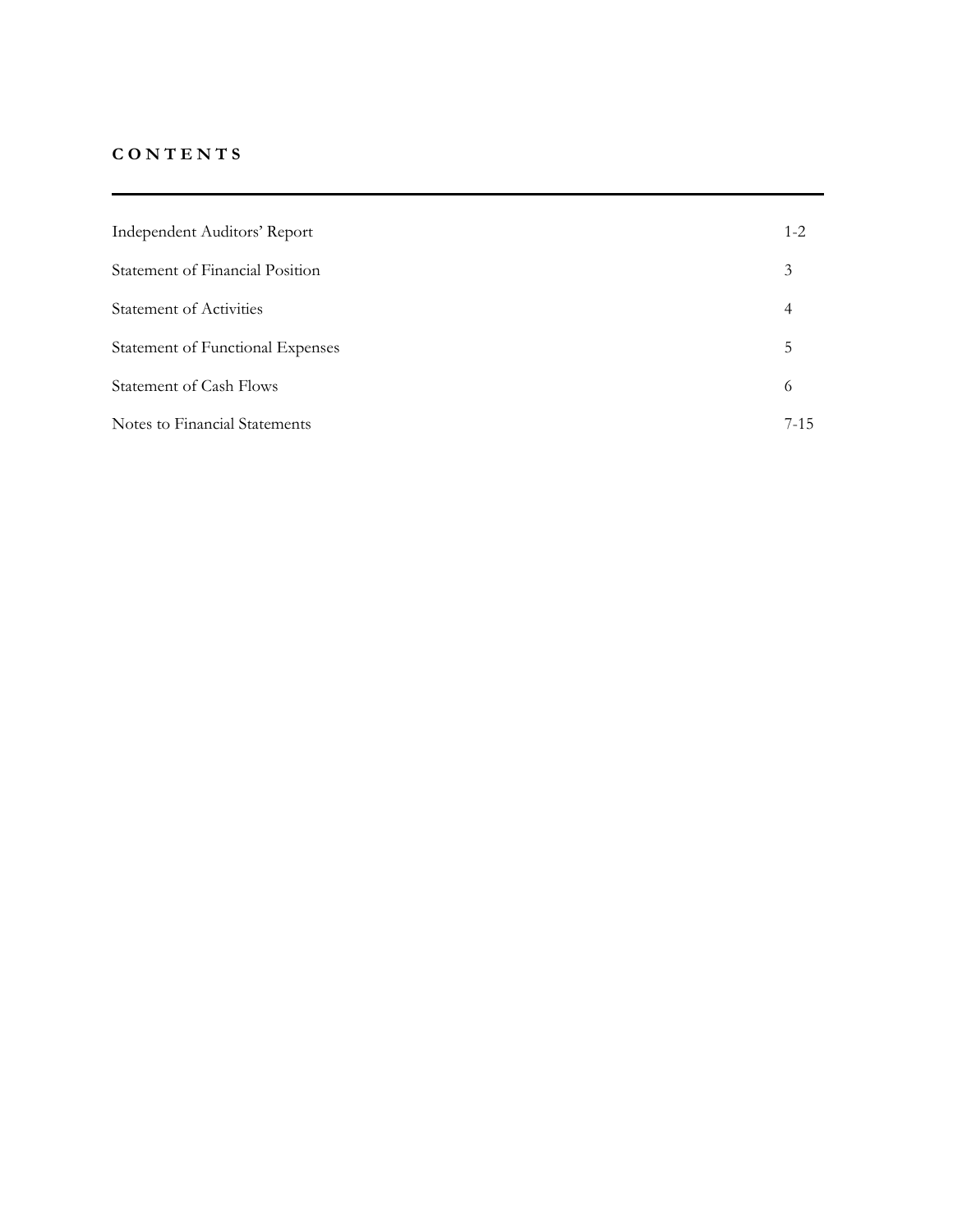

## **INDEPENDENT AUDITORS' REPORT**

To the Board of Directors REDF Impact Investing Fund

## **Opinion**

We have audited the accompanying financial statements of REDF Impact Investing Fund (a nonprofit organization), which comprise the statement of financial position as of December 31, 2021, and the related statements of activities and cash flows for the year then ended, and the related notes to the financial statements.

In our opinion, the financial statements referred to above present fairly, in all material respects, the financial position of REDF Impact Investing Fund as of December 31, 2021, and the changes in its net assets and its cash flows for the year then ended in accordance with accounting principles generally accepted in the United States of America.

#### **Basis for Opinion**

We conducted our audit in accordance with auditing standards generally accepted in the United States of America. Our responsibilities under those standards are further described in the Auditor's Responsibilities for the Audit of the Financial Statements section of our report. We are required to be independent of REDF Impact Investing Fund and to meet our other ethical responsibilities in accordance with the relevant ethical requirements relating to our audit. We believe that the audit evidence we have obtained is sufficient and appropriate to provide a basis for our audit opinion.

#### **Responsibilities of Management for the Financial Statements**

Management is responsible for the preparation and fair presentation of the financial statements in accordance with accounting principles generally accepted in the United States of America, and for the design, implementation, and maintenance of internal control relevant to the preparation and fair presentation of financial statements that are free from material misstatement, whether due to fraud or error.

In preparing the financial statements, management is required to evaluate whether there are conditions or events, considered in the aggregate, that raise substantial doubt about REDF Impact Investing Fund's ability to continue as a going concern within one year after the date that the financial statements are available to be issued.

#### **Auditor's Responsibilities for the Audit of the Financial Statements**

Our objectives are to obtain reasonable assurance about whether the financial statements as a whole are free from material misstatement, whether due to fraud or error, and to issue an auditor's report that includes our opinion. Reasonable assurance is a high level of assurance but is not absolute assurance and therefore is not a guarantee that an audit conducted in accordance with generally accepted auditing standards will always detect a material misstatement when it exists. The risk of not detecting a material misstatement resulting from fraud is higher than for one resulting from error, as fraud may involve collusion, forgery, intentional omissions, misrepresentations, or the override of internal control. Misstatements, including omissions, are considered material if there is a substantial likelihood that, individually or in the aggregate, they would influence the judgment made by a reasonable user based on the financial statements.

PASADENA 2698 Mataro Street Pasadena, CA 91107

p: 626.403.6801

A Trusted Nonprofit Partner

OAKLAND 1901 Harrison Street #1150 Oakland, CA 94612

p: 510.379.1182

www.npocpas.com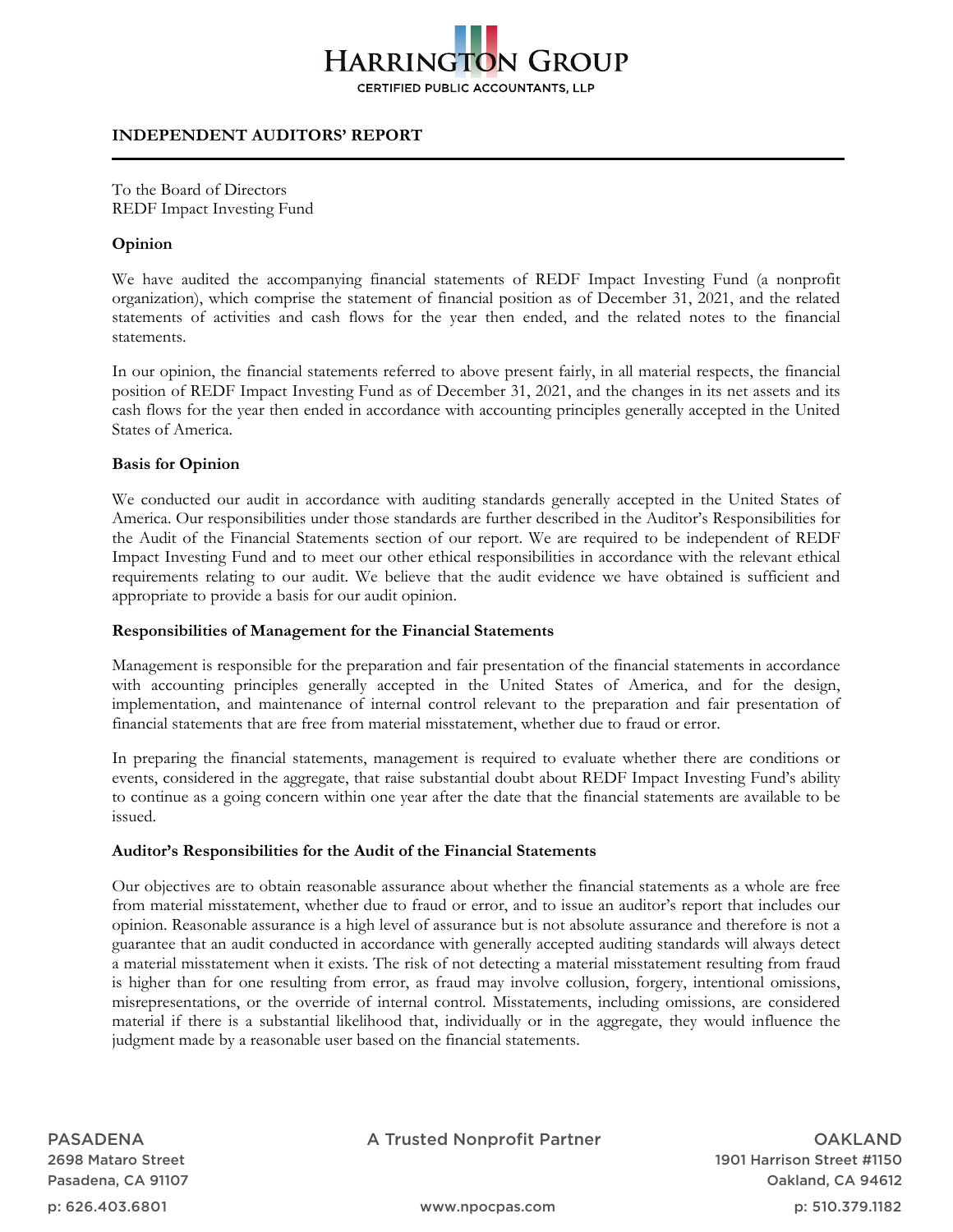## **INDEPENDENT AUDITORS' REPORT**

continued

In performing an audit in accordance with generally accepted auditing standards, we:

- Exercise professional judgment and maintain professional skepticism throughout the audit.
- Identify and assess the risks of material misstatement of the financial statements, whether due to fraud or error, and design and perform audit procedures responsive to those risks. Such procedures include examining, on a test basis, evidence regarding the amounts and disclosures in the financial statements.
- Obtain an understanding of internal control relevant to the audit in order to design audit procedures that are appropriate in the circumstances, but not for the purpose of expressing an opinion on the effectiveness of REDF Impact Investing Fund's internal control. Accordingly, no such opinion is expressed.
- Evaluate the appropriateness of accounting policies used and the reasonableness of significant accounting estimates made by management, as well as evaluate the overall presentation of the financial statements.
- Conclude whether, in our judgment, there are conditions or events, considered in the aggregate, that raise substantial doubt about REDF Impact Investing Fund's ability to continue as a going concern for a reasonable period of time.

We are required to communicate with those charged with governance regarding, among other matters, the planned scope and timing of the audit, significant audit findings, and certain internal control related matters that we identified during the audit.

## **Report on Summarized Comparative Information**

We have previously audited REDF Impact Investing Fund's 2020 financial statements, and we expressed an unmodified audit opinion on those audited financial statements in our report dated June 2, 2021. In our opinion, the summarized comparative information presented herein as of and for the year ended December 31, 2020, is consistent, in all material respects, with the audited financial statements from which it has been derived.

Harrington Group

Oakland, California May 16, 2022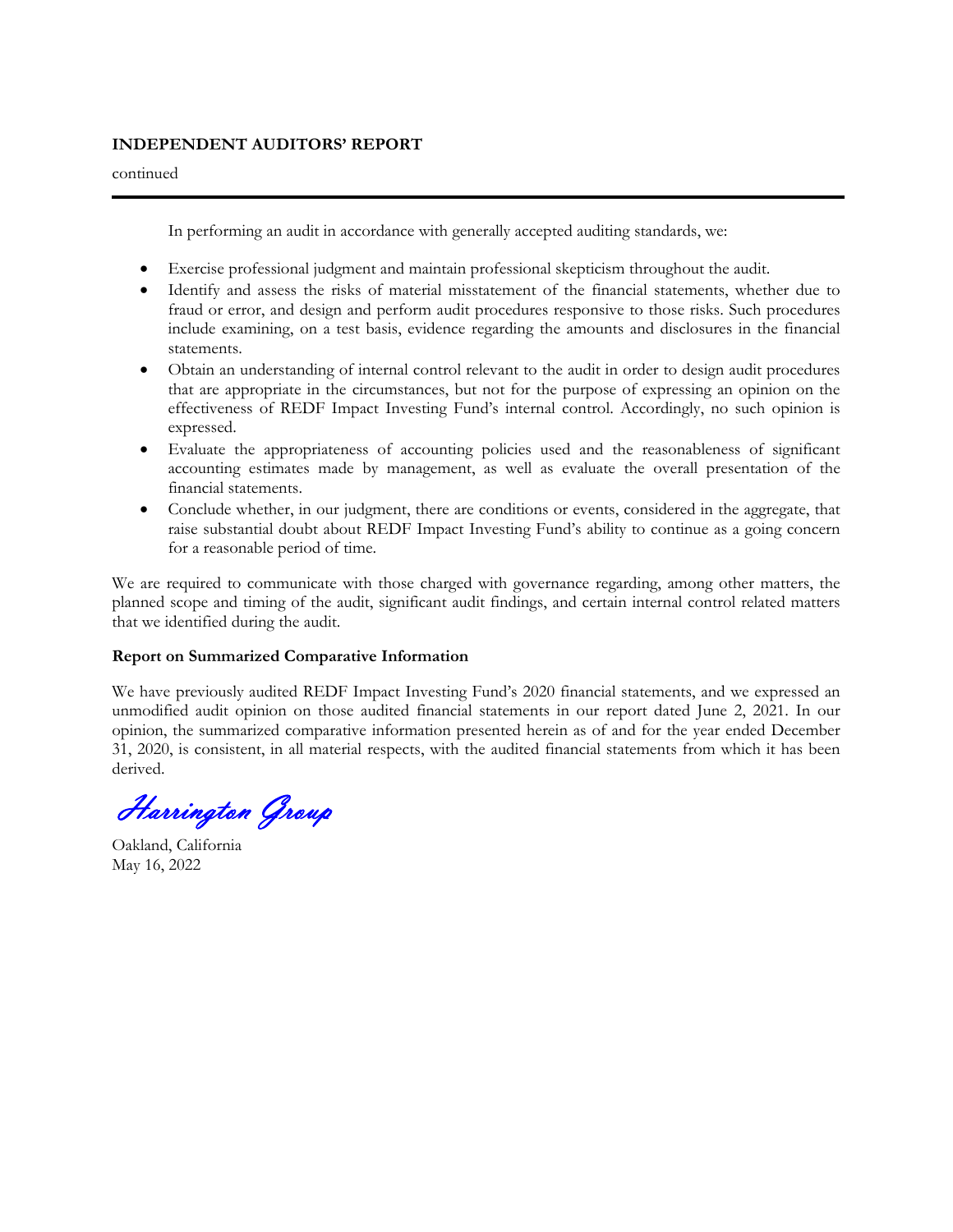STATEMENT OF FINANCIAL POSITION December 31, 2021 With comparative totals at December 31, 2020

|                                         |    | <b>Without Donor</b> | <b>With Donor</b>   |                 |                 |
|-----------------------------------------|----|----------------------|---------------------|-----------------|-----------------|
|                                         |    | <b>Restrictions</b>  | <b>Restrictions</b> | 2021            | 2020            |
| <b>ASSETS</b>                           |    |                      |                     |                 |                 |
| Cash and cash equivalents               | \$ | 3,194,547            | \$<br>100,000       | \$<br>3,294,547 | \$<br>2,327,579 |
| Accounts receivable                     |    | 26,323               |                     | 26,323          |                 |
| Accrued interest receivable             |    | 23,596               |                     | 23,596          | 10,719          |
| Pledges receivable                      |    |                      | 62,500              | 62,500          | 62,500          |
| Loans receivable, net (Note 4)          |    | 1,581,533            |                     | 1,581,533       | 1,491,787       |
| <b>TOTAL ASSETS</b>                     | -S | 4,825,999            | \$<br>162,500       | \$<br>4,988,499 | \$<br>3,892,585 |
| <b>LIABILITIES AND NET ASSETS</b>       |    |                      |                     |                 |                 |
| <b>LIABILITIES</b>                      |    |                      |                     |                 |                 |
| Accounts payable                        | \$ | 64,000               | \$                  | \$<br>64,000    | \$<br>100,000   |
| Accrued liabilities                     |    | 4,250                |                     | 4,250           |                 |
| Notes payable, net (Note 6)             |    | 2,736,790            |                     | 2,736,790       | 1,744,197       |
| Deferred revenue                        |    | 121,000              |                     | 121,000         |                 |
| <b>TOTAL LIABILITIES</b>                |    | 2,926,040            |                     | 2,926,040       | 1,844,197       |
| <b>NET ASSETS</b>                       |    |                      |                     |                 |                 |
| Without donor restrictions              |    | 1,899,959            |                     | 1,899,959       | 1,823,388       |
| With donor restrictions                 |    |                      | 162,500             | 162,500         | 225,000         |
| <b>TOTAL NET ASSETS</b>                 |    | 1,899,959            | 162,500             | 2,062,459       | 2,048,388       |
| <b>TOTAL LIABILITIES AND NET ASSETS</b> | \$ | 4,825,999            | \$<br>162,500       | \$<br>4,988,499 | \$<br>3,892,585 |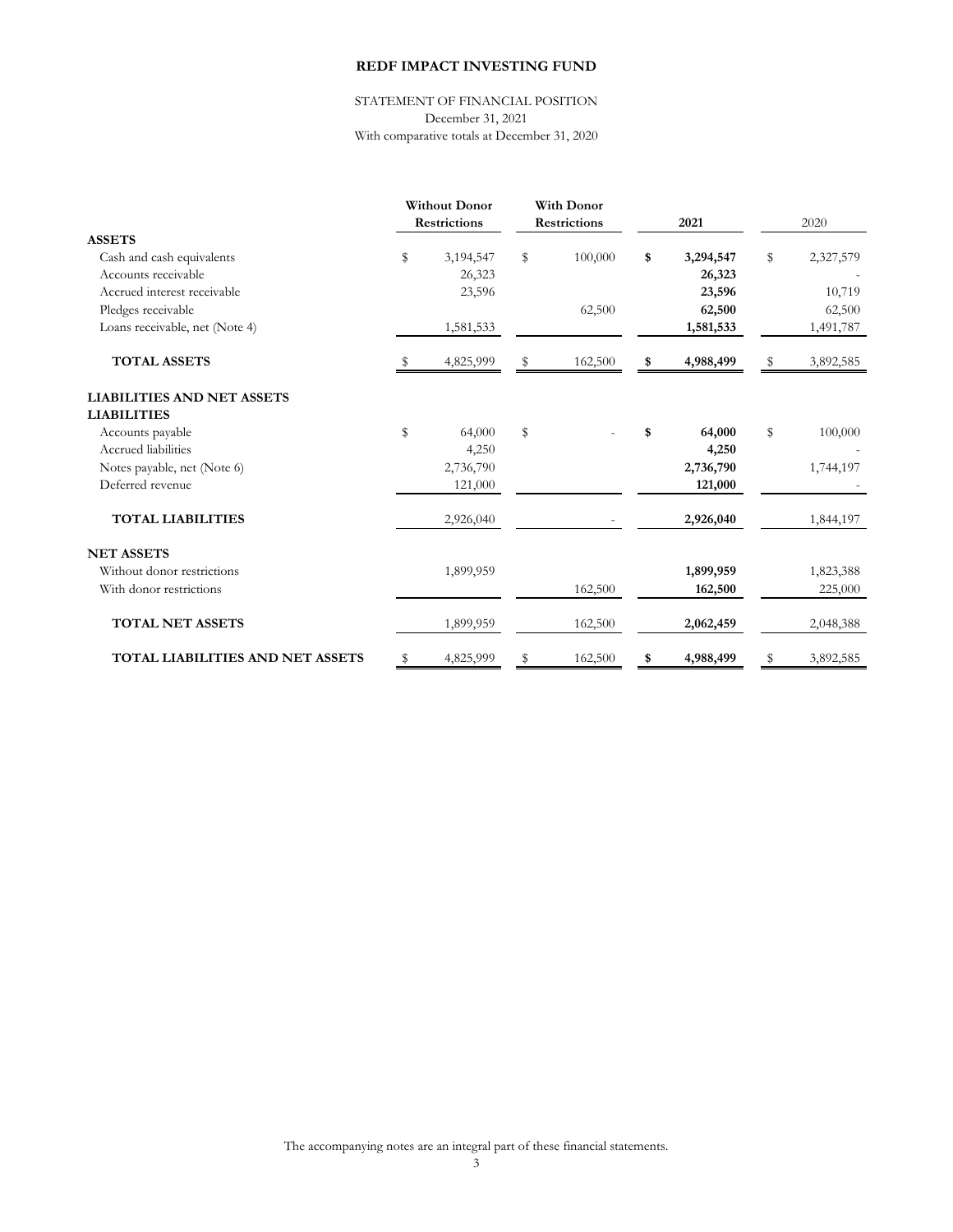#### With comparative totals for the year ended December 31, 2020 STATEMENT OF ACTIVITIES For the year ended December 31, 2021

|                                       | <b>Without Donor</b> |           |                     |          |      | With Donor |      |           |  |  |
|---------------------------------------|----------------------|-----------|---------------------|----------|------|------------|------|-----------|--|--|
|                                       | <b>Restrictions</b>  |           | <b>Restrictions</b> |          | 2021 |            | 2020 |           |  |  |
| <b>REVENUE AND SUPPORT</b>            |                      |           |                     |          |      |            |      |           |  |  |
| Donated services (Note 2)             | \$                   | 517,761   | \$                  |          | \$   | 517,761    | \$   | 325,288   |  |  |
| Investment income                     |                      | 119,005   |                     |          |      | 119,005    |      | 76,243    |  |  |
| Other income                          |                      |           |                     |          |      |            |      | 6,542     |  |  |
| Contributions                         |                      | 1,587     |                     |          |      | 1,587      |      | 425,250   |  |  |
| Net assets released from restrictions |                      | 62,500    |                     | (62,500) |      |            |      |           |  |  |
| TOTAL REVENUE AND SUPPORT             |                      | 700,853   |                     | (62,500) |      | 638,353    |      | 833,323   |  |  |
| <b>EXPENSES</b>                       |                      |           |                     |          |      |            |      |           |  |  |
| Program services                      |                      | 591,531   |                     |          |      | 591,531    |      | 541,639   |  |  |
| Management and general                |                      | 32,751    |                     |          |      | 32,751     |      | 64,131    |  |  |
| <b>TOTAL EXPENSES</b>                 |                      | 624,282   |                     |          |      | 624,282    |      | 605,770   |  |  |
| <b>CHANGE IN NET ASSETS</b>           |                      | 76,571    |                     | (62,500) |      | 14,071     |      | 227,553   |  |  |
| NET ASSETS, BEGINNING OF YEAR         |                      | 1,823,388 |                     | 225,000  |      | 2,048,388  |      | 1,820,835 |  |  |
| <b>NET ASSETS, END OF YEAR</b>        | \$                   | 1,899,959 | S                   | 162,500  | \$   | 2,062,459  | S    | 2,048,388 |  |  |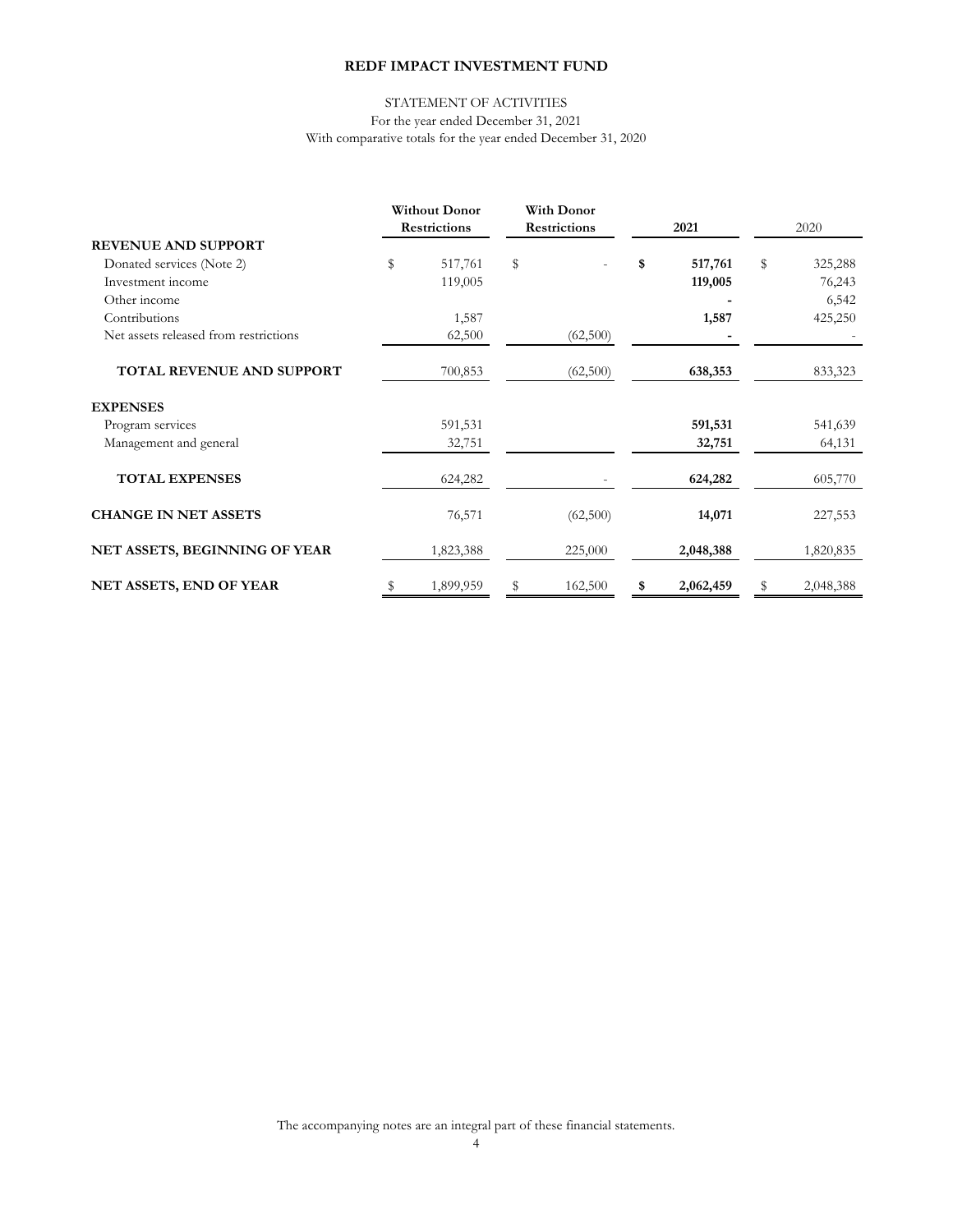## STATEMENT OF FUNCTIONAL EXPENSES

For the year ended December 31, 2021

With comparative totals for the year ended December 31, 2020

|                                    | Program |                 | Management |             | <b>Total Expenses</b> |         |    |         |
|------------------------------------|---------|-----------------|------------|-------------|-----------------------|---------|----|---------|
|                                    |         | <b>Services</b> |            | and General |                       | 2021    |    | 2020    |
| Industry expertise and consultants | \$      | 514,453         | \$         |             | \$                    | 514,453 | \$ | 339,706 |
| Interest expense                   |         | 64,000          |            |             |                       | 64,000  |    | 16,880  |
| Accounting, auditing, and legal    |         |                 |            | 21,911      |                       | 21,911  |    | 55,264  |
| Insurance                          |         |                 |            | 9,659       |                       | 9,659   |    | 8,496   |
| Provision for loan losses          |         | 8,515           |            |             |                       | 8,515   |    | 183,390 |
| Travel and meals                   |         | 2,567           |            |             |                       | 2,567   |    | 280     |
| Other                              |         | 1,163           |            | 986         |                       | 2,149   |    | 271     |
| Dues and subscription              |         | 608             |            |             |                       | 608     |    | 953     |
| Conference and meetings            |         | 225             |            |             |                       | 225     |    | 350     |
| Technology                         |         |                 |            | 195         |                       | 195     |    | 180     |
| TOTAL 2021 FUNCTIONAL EXPENSES     |         | 591,531         | \$         | 32,751      | \$                    | 624,282 |    |         |
| TOTAL 2020 FUNCTIONAL EXPENSES     | S       | 541,639         | \$         | 64,131      |                       |         | \$ | 605,770 |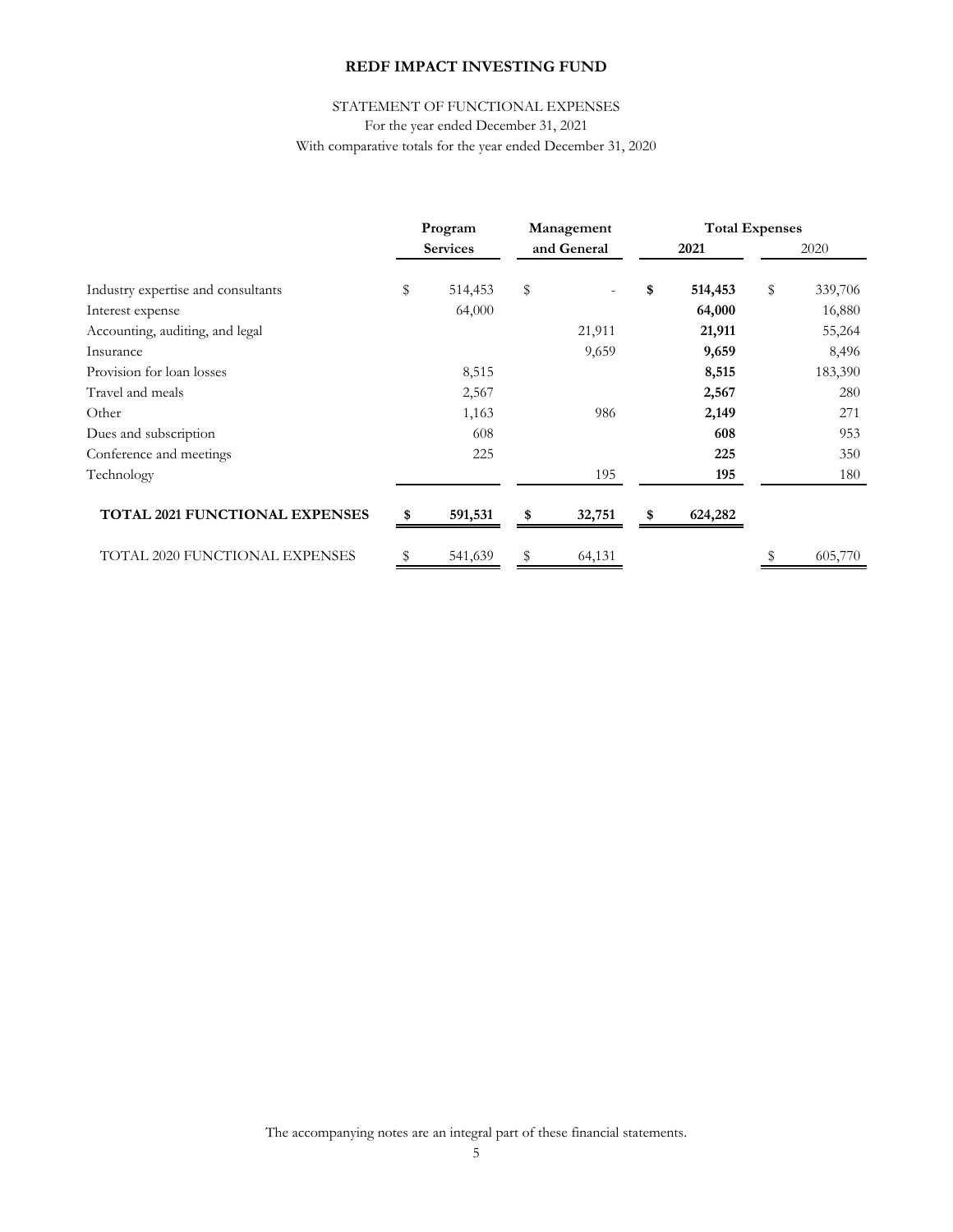## STATEMENT OF CASH FLOWS

For the year ended December 31, 2021

With comparative totals for the year ended December 31, 2020

|                                                                                             | 2021            | 2020            |
|---------------------------------------------------------------------------------------------|-----------------|-----------------|
| <b>CASH FLOWS FROM OPERATING ACTIVITIES:</b>                                                |                 |                 |
| Change in net assets                                                                        | \$<br>14,071    | \$<br>227,553   |
| Adjustments to reconcile change in net assets to net cash provided by operating activities: |                 |                 |
| Allowance for loan losses                                                                   | 8,515           | 183,389         |
| Deferred loan origination costs (fee income)                                                | (13, 113)       | (13, 166)       |
| (Increase) decrease in operating assets:                                                    |                 |                 |
| Accounts receivable                                                                         | (26, 323)       |                 |
| Accrued interest receivable                                                                 | (12, 877)       | (7, 474)        |
| Pledges Receivable                                                                          |                 | (62,500)        |
| Increase (decrease) in operating liabilities:                                               |                 |                 |
| Accounts payable                                                                            | (36,000)        | 100,000         |
| Accrued liabilities                                                                         | 4,250           |                 |
| Deferred revenue                                                                            | 121,000         |                 |
| NET CASH PROVIDED BY OPERATING ACTIVITIES                                                   | 59,523          | 427,802         |
| <b>CASH FLOWS FROM INVESTING ACTIVITIES:</b>                                                |                 |                 |
| New loans issued                                                                            | (475,000)       | (959,200)       |
| Proceeds from repayments of loans receivable                                                | 389,852         | 25,305          |
| NET CASH (USED) BY INVESTING ACTIVITIES                                                     | (85, 148)       | (933, 895)      |
| <b>CASH FLOWS FROM FINANCING ACTIVITIES:</b>                                                |                 |                 |
| Net proceeds from new borrowings                                                            | 992,593         | 1,248,428       |
| NET CASH PROVIDED BY FINANCING ACTIVITIES                                                   | 992,593         | 1,248,428       |
| NET INCREASE IN CASH AND CASH EQUIVALENTS                                                   | 966,968         | 742,335         |
| CASH AND CASH EQUIVALENTS, BEGINNING OF YEAR                                                | 2,327,579       | 1,585,244       |
| CASH AND CASH EQUIVALENTS, END OF YEAR                                                      | \$<br>3,294,547 | \$<br>2,327,579 |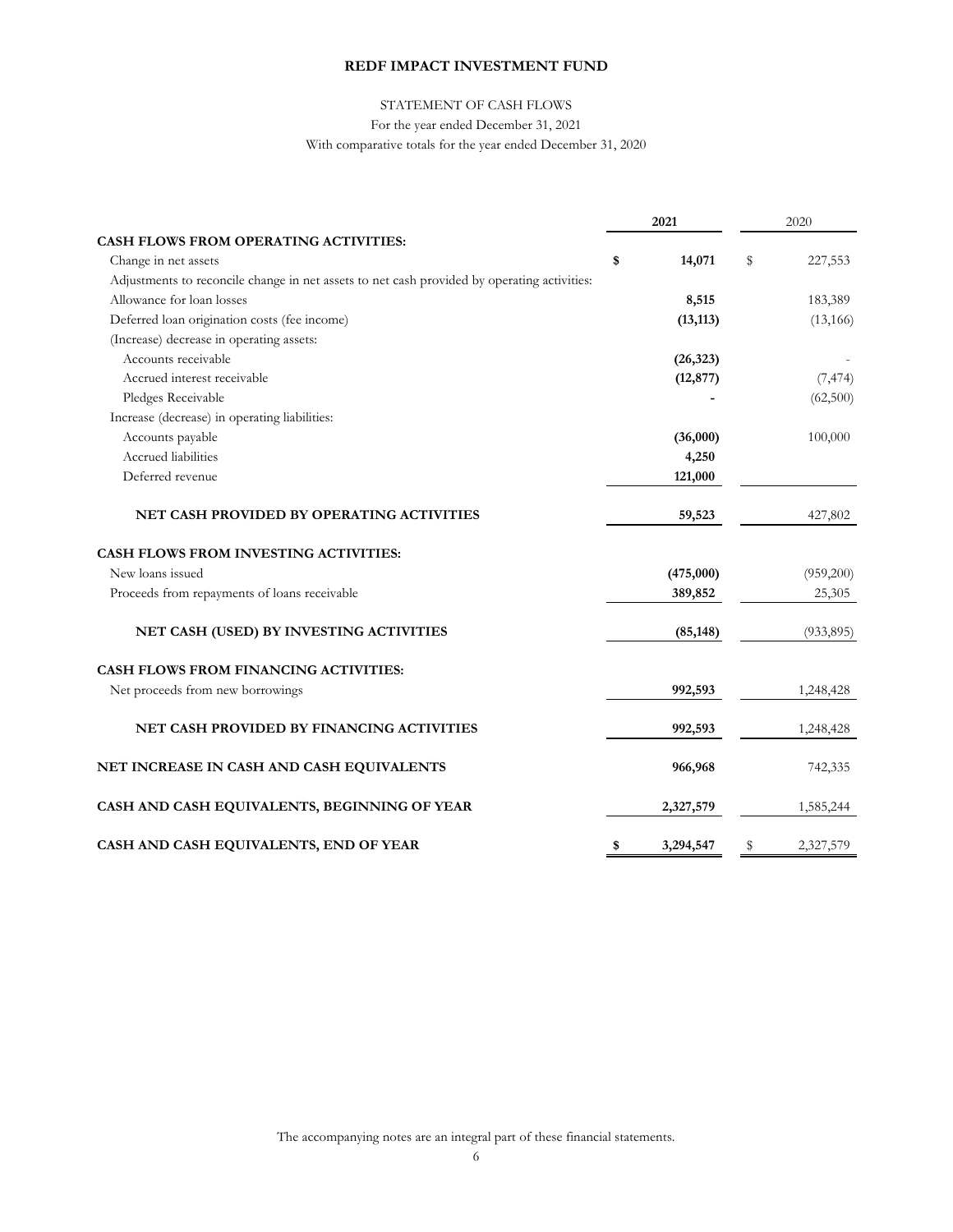## NOTES TO FINANCIAL STATEMENTS

## **1. Organization**

**REDF Impact Investing Fund (RIIF) began as a lending program of REDF in 2017 and was incorporated in June 2019 as an independent nonprofit corporation under the laws of the State of California with its own Board of Directors. In 2020, RIIF then established an Advisory Council which consists of seven accomplished, diverse leaders who reflect the communities we serve and provide expertise and guidance for RIIF's strategic, financial, social and equity objectives.** 

 RIIF's mission is to provide financing for employment-focused social enterprises and businesses that employ and support individuals who face employment barriers such as experiences of homelessness, incarceration, addiction and mental health issues, and youth disconnected from school and work. The objective of the financing is to support these organizations to develop entrepreneurial and management skills necessary to grow business revenue and increase employment of people facing barriers. RIIF seeks to demonstrate the creditworthiness of these employment-focused social enterprises and assist organizations in obtaining subsequent capital investments from other sources.

 RIIF is demonstrating a model for how flexible loan terms, combined with technical assistance, can improve borrower performance and attract new sources of capital to employment social enterprises. RIIF loans are low-cost and/or long-term loans that require less security than typical impact investments or traditional loans and are accompanied by technical assistance.

As of December 31, 2021:

- **17** loans closed to date totaling **\$3.3M**
- **14** loans in portfolio
	- o **\$1.8M** in distributed loan assets on the balance sheet
	- o **\$0.9M** in line of credit commitments
- **7,000+** people with barriers employed by RIIF's Borrowers to date

#### **2. Summary of Significant Accounting Policies**

 A summary of the significant accounting policies applied in the preparation of the accompanying financial statements is as follows:

#### **Basis of Presentation**

The accompanying financial statements have been prepared on the accrual basis of accounting.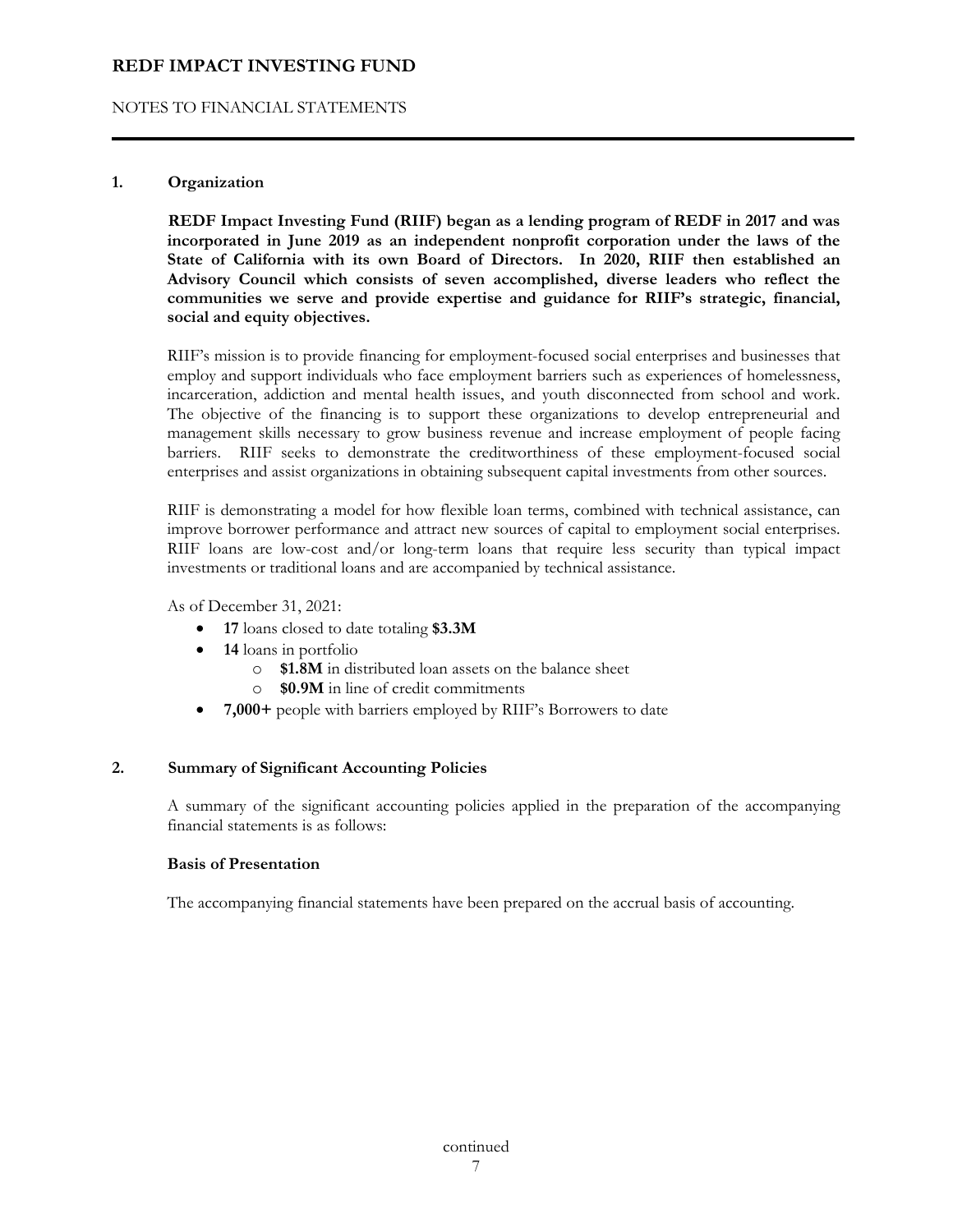## NOTES TO FINANCIAL STATEMENTS

### **2. Summary of Significant Accounting Policies**, continued

#### **Net Assets**

 Net assets, revenues, gains, and losses are classified based on the existence or absence of donor or grantor-imposed restrictions. Accordingly, net assets and changes therein are classified and reported as follows:

**Without Donor Restrictions**. Net assets available for use in general operations and not subject to donor (or certain grantor) restrictions.

**With Donor Restrictions**. Net assets subject to donor (or certain grantor) imposed restrictions. Some donor-imposed restrictions are temporary in nature, such as those that will be met by the passage of time or other events specified by the donor. Other donor-imposed restrictions are perpetual in nature, where the donor stipulates that resources be maintained in perpetuity. Donor-imposed restrictions are released when a restriction expires, that is, when the stipulated time has elapsed, when the stipulated purpose for which the resource was restricted has been fulfilled, or both.

#### **Cash and Cash Equivalents**

 RIIF has defined cash and cash equivalents as cash in banks and certificates of deposits with an original maturity of three months or less.

#### **Loans Receivable**

 Loans receivable are receivables from recipients of loans serviced by RIIF under its Impact Lending program. Total loans receivable at December 31, 2021 was \$1,581,533 (see Note 4).

#### **Contributions and Pledges Receivable**

 Unconditional promises to give that are expected to be collected within one year are recorded as net realizable value. Unconditional promises to give that are expected to be collected in future years are recorded at fair value, which is measured as the present value of their future cash flows. The discounts on those amounts are computed using risk-adjusted interest rates applicable to the years in which the promises are received. Amortization of the discount is included in contribution revenue. Conditional promises to give are not included as support until the conditions are substantially met. RIIF reports unconditional contributions as restricted support if they are received with donor stipulations that limit the use of the donated assets.

#### **Donated Materials and Services**

 Contributions of donated non-cash assets are measured on a non-recurring basis and recorded at fair value in the period received. Contributions of donated services that create or enhance non-financial assets or that require specialized skills, are provided by individuals possessing those skills, and would typically need to be purchased if not provided by donation, are recorded at fair value in the period received. For the years ended December 31, 2021, RIIF received donated services totaling \$517,761, that satisfy the criteria for recognition.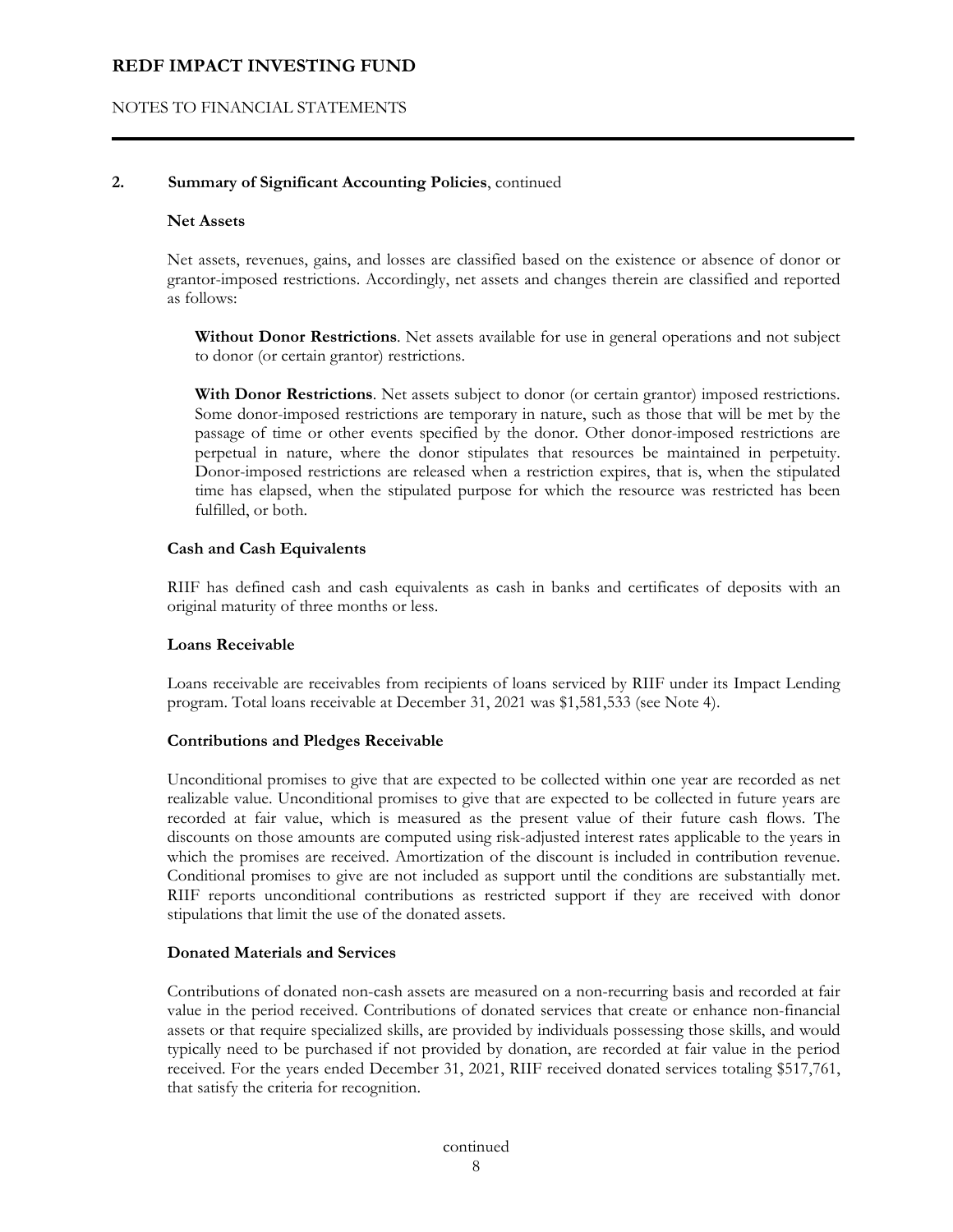## NOTES TO FINANCIAL STATEMENTS

### **2. Summary of Significant Accounting Policies**, continued

#### **Concentration of Credit Risks**

 RIIF places its temporary cash investments with high-credit, quality financial institutions. At times, such investments may be in excess of the Federal Deposit Insurance Corporation ("FDIC") insurance limit. RIIF had an account with a balance of \$3,294,452 that was in excess of the FDIC insurance limit. RIIF has not incurred losses related to these investments.

#### **Fair Value Measurements**

Generally accepted accounting principles provide guidance on how fair value should be determined when financial statement elements are required to be measured at fair value. Valuation techniques are ranked in three levels depending on the degree of objectivity of the inputs used with each level:

Level 1 inputs - quoted prices in active markets for identical assets Level 2 inputs - quoted prices in active or inactive markets for the same or similar assets Level 3 inputs - estimates using the best information available when there is little or no market

 RIIF is required to measure donated services at fair value. The specific techniques used to measure fair value for the financial statement element is described in the notes below that relate to the element.

## **Income Taxes**

 RIIF is exempt from taxation under Internal Revenue Code Section 501(c)(3) and California Revenue and Taxation Code Section 23701d.

Generally accepted accounting principles provide accounting and disclosure guidance about positions taken by an organization in its tax returns that might be uncertain. Management has considered its tax positions and believes that all of the positions taken by RIIF in its federal and state exempt organization tax returns are more likely than not to be sustained upon examination. RIIF's returns are subject to examination by federal and state taxing authorities, generally for three and four years, respectively, after they are filed.

#### **Revenue and Revenue Recognition**

RIIF recognizes contributions when cash, securities or other assets; an unconditional promise to give; or a notification of a beneficial interest is received. Conditional promises to give – that is, those with a measurable performance or other barrier and a right of return – are not recognized until the conditions on which they depend have been met.

#### **Functional Allocation of Expenses**

Costs of providing RIIF's programs and other activities have been presented in the Statement of Functional Expenses. During the year, such costs are accumulated into separate groupings as either direct or indirect. Indirect or shared costs are allocated among program and support services based upon on a ratio of time devoted to functional areas.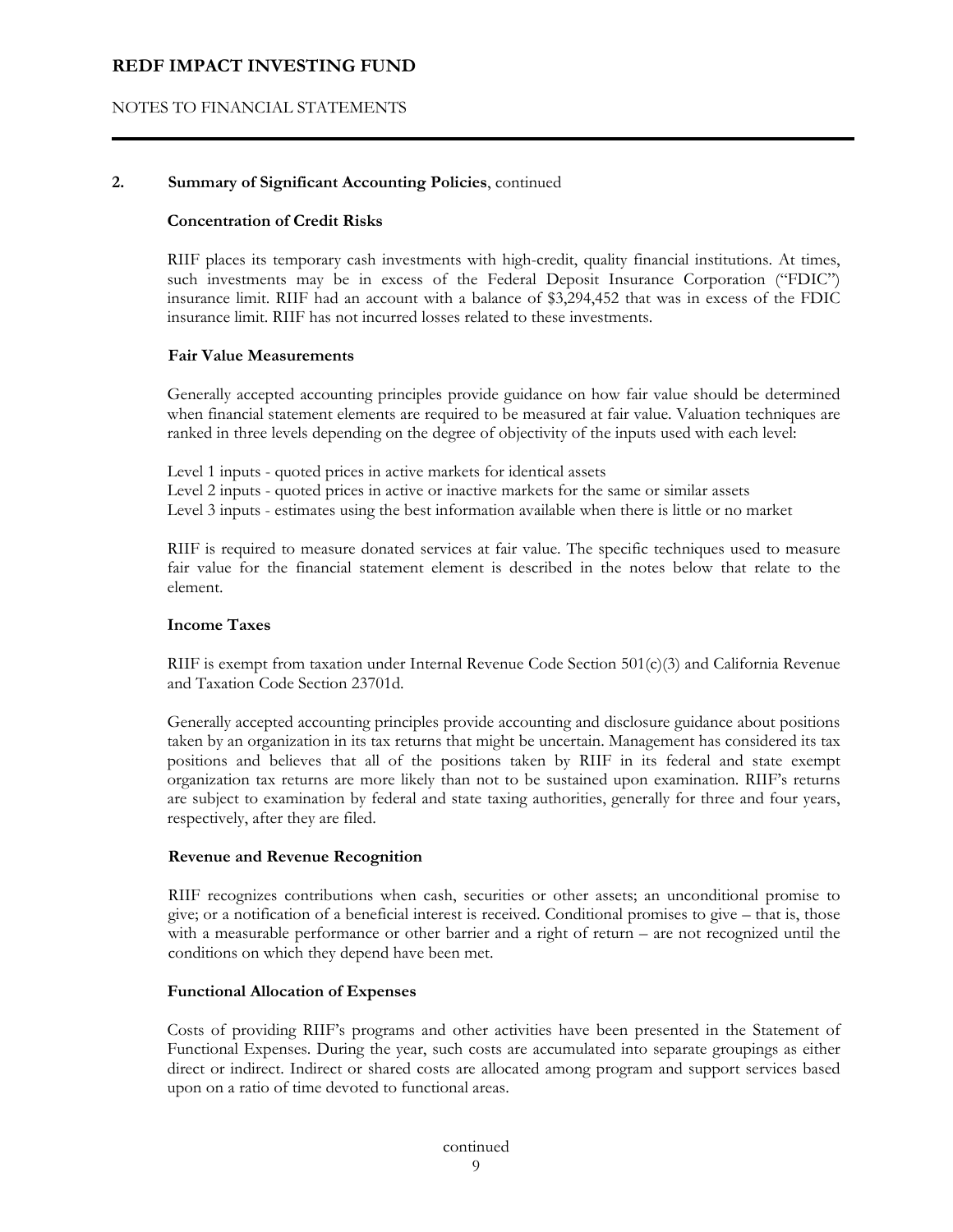#### NOTES TO FINANCIAL STATEMENTS

#### **2. Summary of Significant Accounting Policies**, continued

#### **Use of Estimates**

 The preparation of financial statements in conformity with accounting principles generally accepted in the United States of America requires management to make estimates and assumptions that affect reported amounts of assets, liabilities, revenues, and expenses as of the date and for the period presented. Actual results could differ from those estimates.

#### **Comparative Totals**

 The financial statements include certain prior-year summarized comparative information in total but not by net asset class. Such information does not include sufficient detail to constitute a presentation in conformity with accounting principles generally accepted in the United States of America. Accordingly, such information should be read in conjunction with RIIF's financial statements for the year ended December 31, 2020, from which the summarized information was derived.

#### **3. Liquidity and Availability of Resources**

 The following reflects RIIF's financial assets as of the statement of financial position date, reduced by amounts not available for general use within one year of the statement of financial position date because of contractual or donor-imposed restrictions or internal designations. Amounts not available include amounts set aside for operating and other reserves that could be drawn upon if Management approves that action. Management reports on its liquidity and availability of financial assets to the Finance Committee on quarterly basis.

| Cash and cash equivalents                                              | \$3,294,547 |
|------------------------------------------------------------------------|-------------|
| Accounts receivable                                                    | 26,323      |
| Pledges receivables                                                    | 62,500      |
| Loans receivable                                                       | 1,581,533   |
| Other accounts receivable                                              | 23,596      |
| Financial assets at year-end                                           | 4,988,499   |
| Less: Contractual or donor-imposed restrictions for time or purpose    | (1,148,198) |
| Financial assets available to meet cash needs for general expenditures |             |
| within one year                                                        | 3.840.301   |

#### **4. Loans Receivable**

 Loans receivable consist of mission-related loans made by RIIF to mission-based organizations. The loans are generally collateralized by mortgages, business assets, guarantees and pledges from nonprofit organizations. Loans receivable are stated at the principal amount outstanding net of the allowance for loan losses, deferred origination fee revenues and unamortized direct costs. Interest income on a loan is accrued on the outstanding principal at the loan's stated interest rate and accrued interest income is classified as other receivables. RIIF has the ability and intent to hold the loans to maturity. As of December 31, 2021 and 2020, management believes all loans receivable share a similar risk profile, are homogenous in nature (i.e. employment social enterprise) and are therefore for disclosure purposes.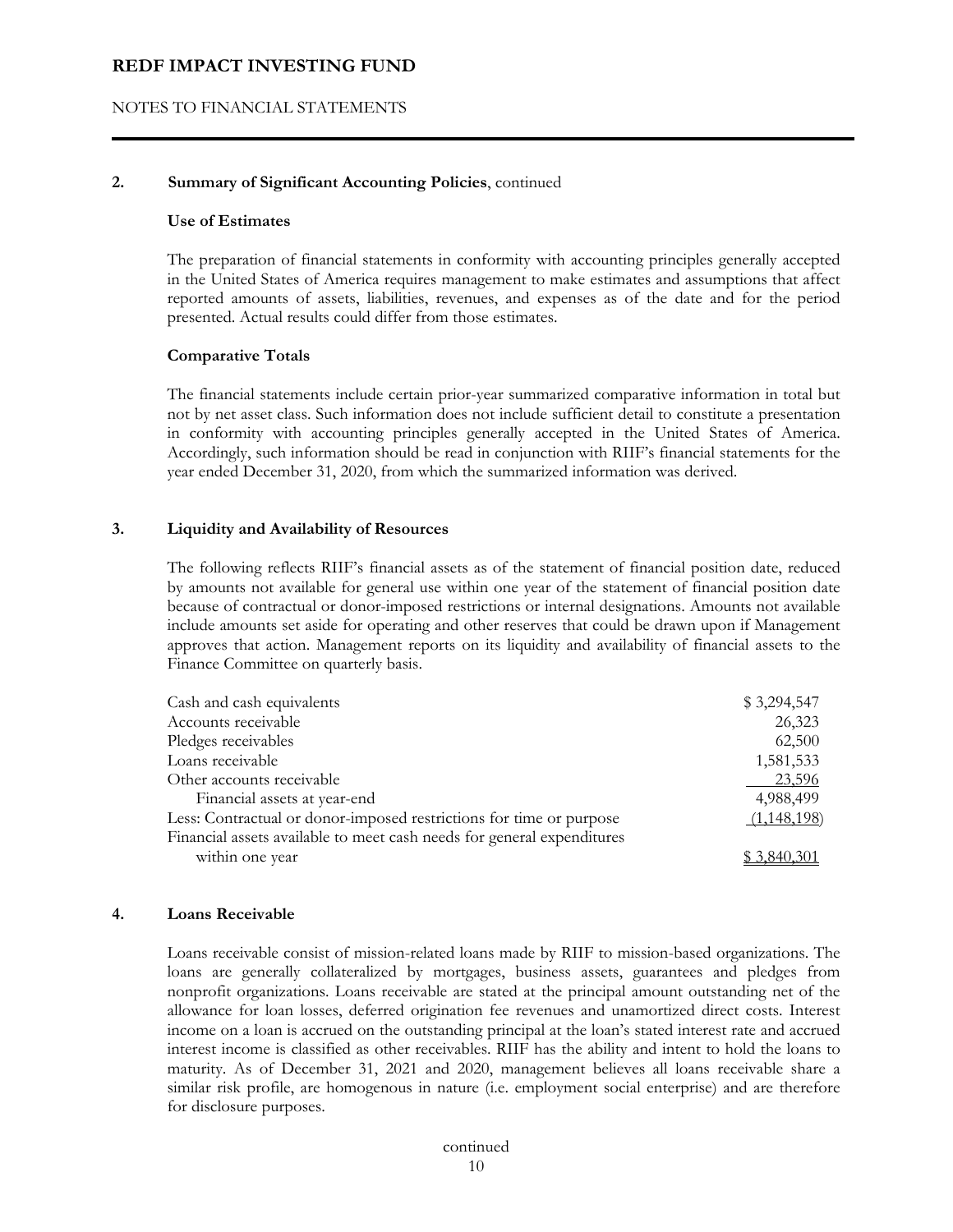## NOTES TO FINANCIAL STATEMENTS

#### **4. Loans Receivable**, continued

RIIF prepares an annual assessment of its origination fee revenues and the cost associated with the origination of loans to evaluate the need for capitalization and amortization of these costs. The net amount of deferred origination fees and unamortized initial direct cost, if any, would be reported as part of the loans receivable balance to which it relates on the accompanying statement of financial position. As of December 31, 2021 and 2020, RIIF had \$20,895 and \$7,781 respectively in net deferred origination fee revenues and unamortized direct costs recorded on the accompanying statement of financial position.

## **Allowance for Loan Losses**

The allowance for loan losses represents management's estimate of potential losses inherent in RIIF's loan portfolio. In general, credit exposures deemed to be uncollectible are charged to the allowance. Recaptures on previously charged-off amounts are credited to the allowance.

Management evaluates the adequacy of the allowance based on historical and best effort projected performance of its portfolio as well as internal and external factors and trends such as operational efficiency, national and local economic conditions and the adequacy of other cash loan loss reserves available.

The overall allowance may consist of:

- specific allowances for individually identified impaired loans ("ASC 310-10"); and
- general allowances for pools of loans ("ASC 450-20"), which incorporates quantitative (e.g. historical loan loss rates) and qualitative risk factors (e.g. portfolio growth and trends, credit concentrations, economic and regulatory factors, etc.).

RIIF extends credit to organizations that are mission related. RIIF has a policy of maintaining an allowance for loan losses equal to 10% or more of the outstanding principal value of the portfolio. 10% or more is based on management's observation of similar peer lending institutions, market assessment and qualitative risk factors associated with RIIF's loan portfolio, most notably the size of the portfolio and the credit quality of the underlying borrowers. It was in 2020 that RIIF fully reserved for one past due loan in the amount of \$100,000. Management believes that the allowance as of December 31, 2021 would properly cover in the event of any possible default.

As of the years ended December 31, 2021 and 2020, the allowance for loan losses were \$273,404 and \$264,889, respectively.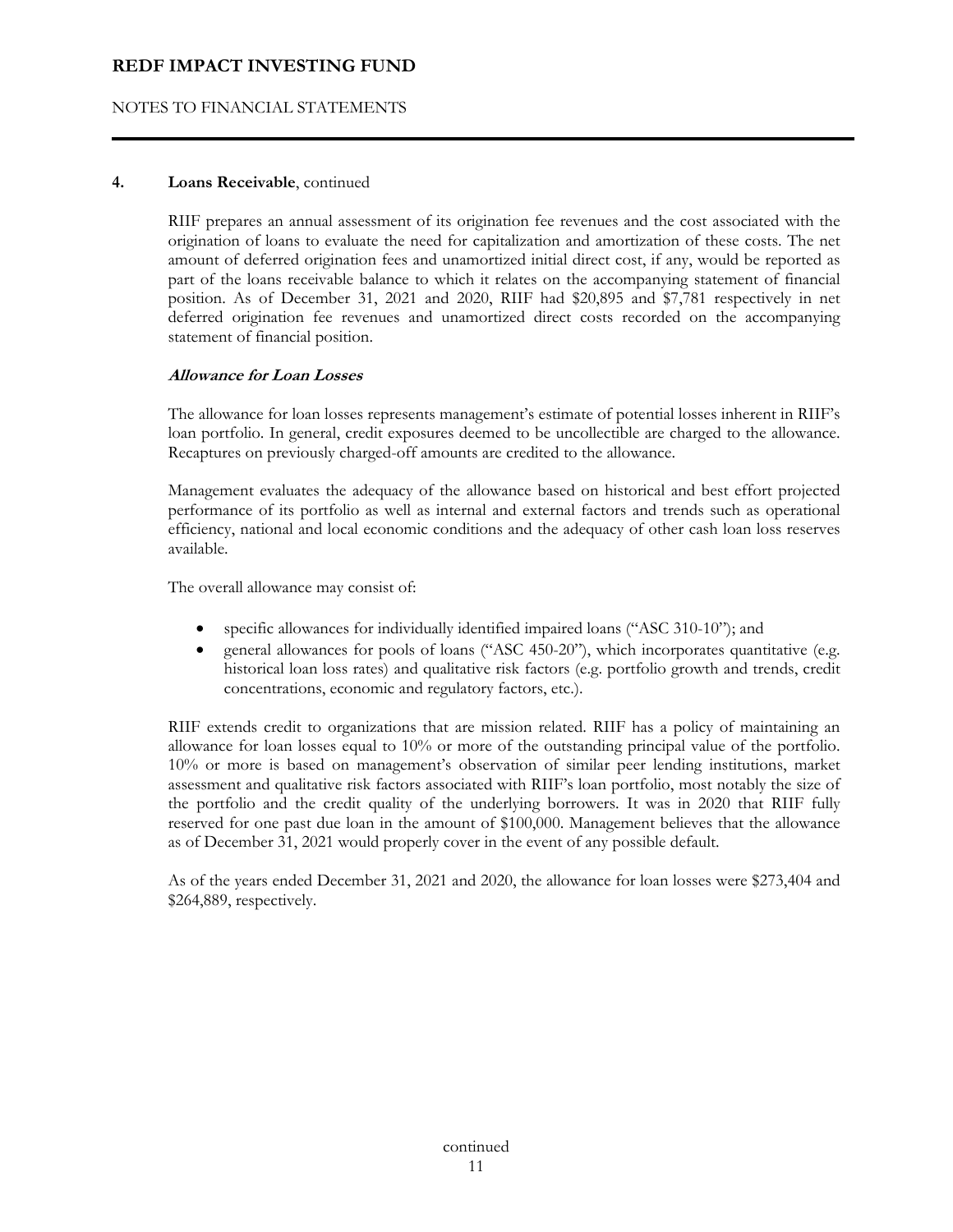## NOTES TO FINANCIAL STATEMENTS

#### **4. Loans Receivable**, continued

As of the year ended December 31, 2020 and the total loans receivable are summarized as follows:

| Loans receivable, principal outstanding               | \$1,834,042 |
|-------------------------------------------------------|-------------|
| Deferred origination fee revenues, net                | 20,895      |
| Allowance for loan losses                             | (273, 404)  |
| Loans receivable, net of deferred fees and allowances | \$1,581,533 |
|                                                       |             |

The following table summarizes the allowance for loan losses:

| Balance, beginning of year                            | \$264,889 |
|-------------------------------------------------------|-----------|
| Provisions for loan losses during the year            | 8.515     |
| Loans, charged-off                                    |           |
| Loans receivable, net of deferred fees and allowances | \$273,404 |

Principal values of the loans included in the current portfolio range from \$40,000 to \$500,000, with interest rates ranging from 4% to 7.5% and terms ranging from six to 96 months. During the year ended December 31, 2021, REDF and Affiliate disbursed two loans of \$200,000 and one loan of \$75,000, and also approved 3 lines of credit totaling \$880,000. As of the year ended December 31, 2021 the RIIF loan portfolio contained one past due loan in the amount of \$100,000 that was fully reserved for in 2020, and no non-accrual or impaired loans. Total amount of loans receivable as of December 31, 2021 of \$1,834,042 is expected to be collected as follows:

| Year ending December 31,                              |                  |
|-------------------------------------------------------|------------------|
| 2022                                                  | S<br>441,101     |
| 2023                                                  | 445,493          |
| 2024                                                  | 504,234          |
| 2025                                                  | 272,324          |
| 2026                                                  | 133,047          |
| Thereafter                                            | 37,843           |
|                                                       | 1,834,042        |
| Less: allowance for loan losses                       | (273, 404)       |
| Less: deferred origination fee revenues, net          | <u>20,895</u>    |
| Loans receivable, net of deferred fees and allowances | <u>1,581,533</u> |

RIIF performs ongoing credit evaluations of their borrowers, maintaining allowances for potential credit losses, when appropriate. For certain extensions of credit, RIIF may require collateral, based on their assessment of a borrower's credit risk. RIIF holds various types of collateral including real estate, accounts receivable, inventory, equipment, guarantees and financial instruments. Collateral requirements for each borrower may vary according to the specific credit underwriting, terms and structure of loans funded.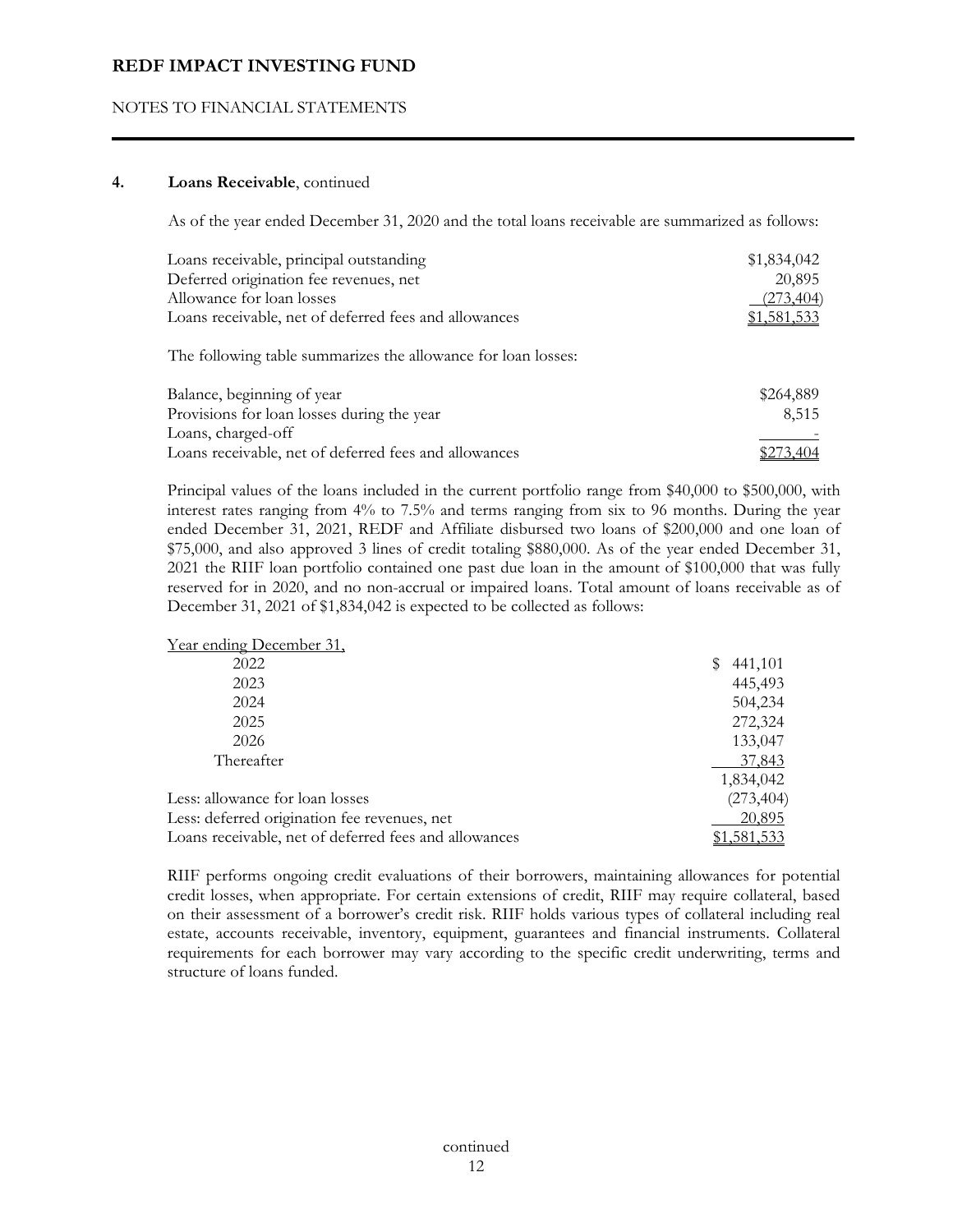## NOTES TO FINANCIAL STATEMENTS

## **4. Loans Receivable**, continued

Certain commitments are subject to loan agreements with covenants regarding the financial performance of the borrower that must be met before RIIF are required to fund the commitment. In addition, RIIF manages the potential risk in credit commitments by limiting the total amount of arrangements, both by organizations or affiliates and by monitoring the size and maturity structure of these loans. Although RIIF believes the related collateral to be adequate, there is no assurance that the underlying assets have sufficient value to fully collateralize the outstanding balances.

#### **5. Fair Value Measurements**

The table below shows transactions measured at fair value on a non-recurring basis during the year ended December 31, 2021:

|                  | $_{\text{evel}}$         | $\rho$ | PTP                      | `otar     |
|------------------|--------------------------|--------|--------------------------|-----------|
| Donated services | $\overline{\phantom{0}}$ |        | $\overline{\phantom{0}}$ | \$517,761 |

The fair value of donated services has been measured on a non-recurring basis using quoted prices for similar assets in inactive markets (Level 2 inputs).

## **6. Notes Payable**

Notes payable at December 31, 2021 consist of the following:

|            | An unsecured note payable with a foundation including     |  |
|------------|-----------------------------------------------------------|--|
|            | interest at 3% payable in every quarter. The principal    |  |
|            | amount plus accrued interest to be paid off in year 2029. |  |
|            | REDF has guaranteed the full repayment of the note        |  |
| \$ 500,000 | payable for the first thirty-six months of its term.      |  |
|            |                                                           |  |
|            | An unsecured note payable with a foundation including     |  |
|            | interest at 3% payable in every quarter. The principal    |  |
| 250,000    | amount plus accrued interest to be paid off in year 2026. |  |
|            |                                                           |  |
|            | An unsecured note payable with a foundation including     |  |
|            | interest at 3% payable in every quarter. The principal    |  |
| 1,000,000  | amount plus accrued interest to be paid off in year 2029. |  |
|            |                                                           |  |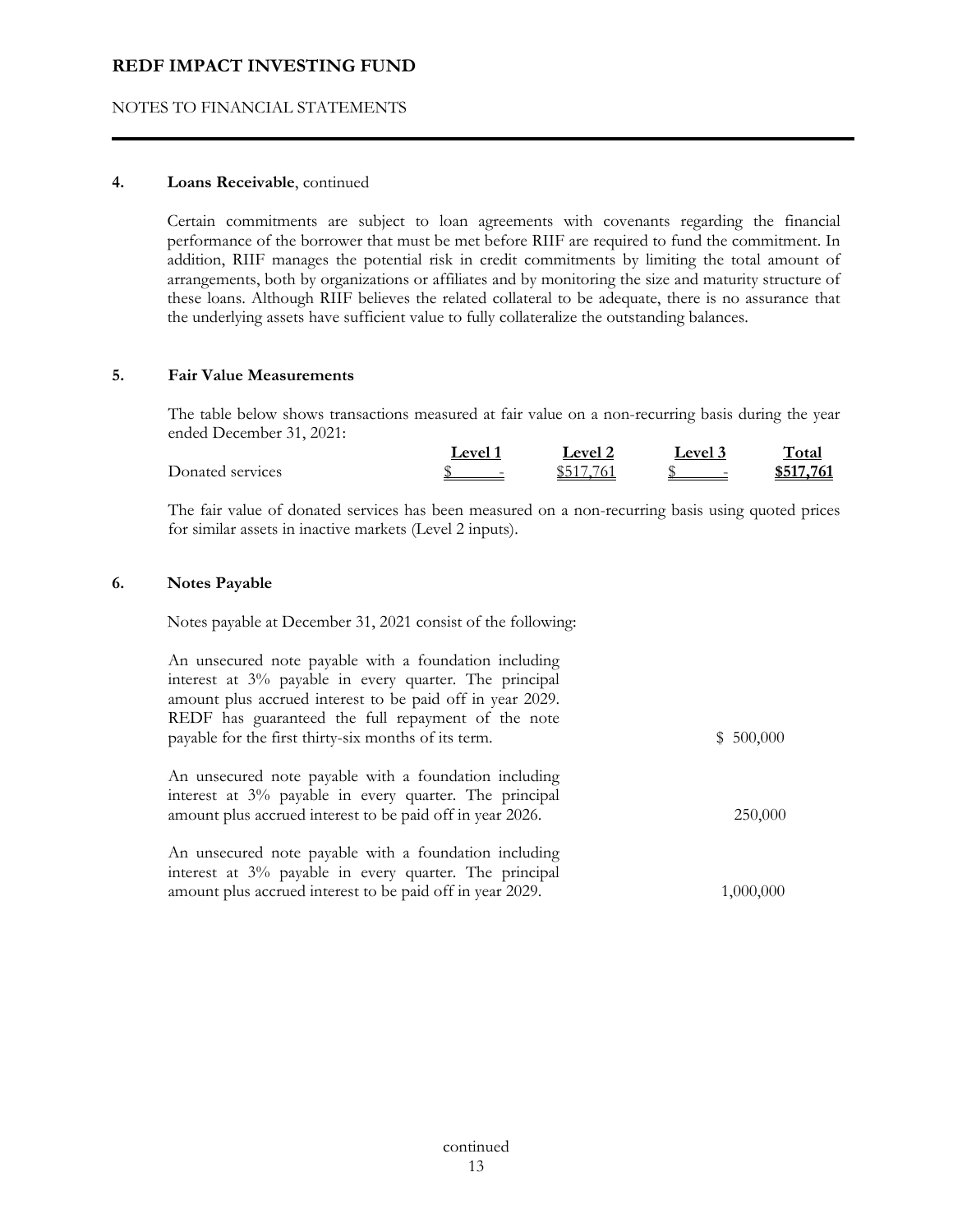## NOTES TO FINANCIAL STATEMENTS

## **6. Notes Payable**, continued

| year 2026.                 | Eight unsecured notes payable with individuals as<br>brokered by an impact investment management firm<br>including interest at 3%, payable in every quarter. The<br>principal amounts plus accrued interests to be paid off in |                    | 800,000  |
|----------------------------|--------------------------------------------------------------------------------------------------------------------------------------------------------------------------------------------------------------------------------|--------------------|----------|
|                            |                                                                                                                                                                                                                                |                    |          |
|                            | An unsecured note payable with a foundation including<br>interest at 3% payable in every quarter. The principal                                                                                                                |                    |          |
|                            | amount plus accrued interest to be paid off in year 2031.RI                                                                                                                                                                    |                    | 200,000  |
|                            |                                                                                                                                                                                                                                | 2,750,000          |          |
| Less: debt insurance costs |                                                                                                                                                                                                                                |                    | (13,210) |
|                            |                                                                                                                                                                                                                                | <u>\$2,736,790</u> |          |
|                            | Amortized maturities for the loans are as follows:                                                                                                                                                                             |                    |          |
| Year ending December 31,   |                                                                                                                                                                                                                                |                    |          |
| 2022                       |                                                                                                                                                                                                                                | \$                 | 20,000   |
| 2023                       |                                                                                                                                                                                                                                |                    | 105,211  |
| 2024                       |                                                                                                                                                                                                                                |                    | 303,178  |
| 2025                       |                                                                                                                                                                                                                                |                    | 352,337  |
| 2026                       |                                                                                                                                                                                                                                |                    | 269,274  |
| Thereafter                 |                                                                                                                                                                                                                                | 1,700,000          |          |
|                            |                                                                                                                                                                                                                                | <u>\$2,750,000</u> |          |

## **7. Net Assets With Donor Restrictions**

Net assets with purpose restrictions as of December 31, 2021 consist of the following:

Support for REDF Social Enterprise Programs \$162,500

For the year ended December 31, 2021, net assets released from time and purpose restrictions were \$62,500.

#### **8. Commitments and Contingencies**

#### **Impact of COVID-19 Virus**

 Following the State of California COVID-19 protocols, RIIF has been conducting activities as usual with consideration of social distancing and remote work opportunities. The long-term impact of the COVID-19 virus on RIIF cannot be foreseen at this time and is not reflected in these financial statements.